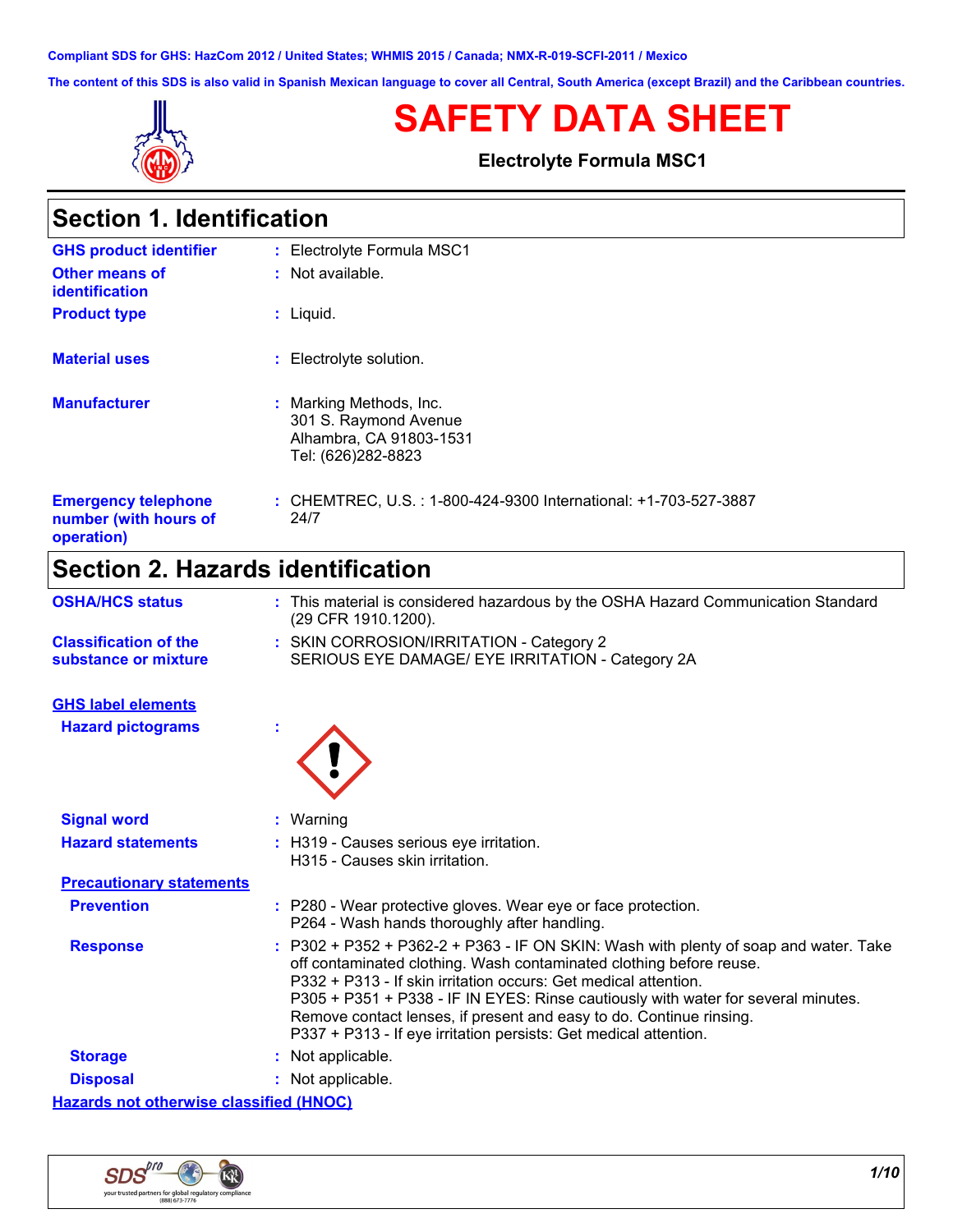## **Section 2. Hazards identification**

| <b>Physical hazards not</b><br>otherwise classified<br>(PHNOC) | : None known. |
|----------------------------------------------------------------|---------------|
| <b>Health hazards not</b><br>otherwise classified<br>(HHNOC)   | : None known. |

## **Section 3. Composition/information on ingredients**

| <b>Substance/mixture</b> | : Mixture        |
|--------------------------|------------------|
| <b>Other means of</b>    | : Not available. |
| <i>identification</i>    |                  |

#### **CAS number/other identifiers**

| <b>Product code</b> | $:$ Not available. |
|---------------------|--------------------|
| <b>CAS</b> number   | : Not applicable.  |

| <b>Ingredient name</b> | $\bullet$ | <b>CAS number</b> |  |
|------------------------|-----------|-------------------|--|
| Malic acid             | - 5       | 6915-15-7         |  |
| Sodium etasulfate      | - 5       | 126-92-1          |  |
| Citric Acid            | . – 5     | 77-92-9           |  |

**Any concentration shown as a range is to protect confidentiality or is due to batch variation.**

**There are no additional ingredients present which, within the current knowledge of the supplier and in the concentrations applicable, are classified as hazardous to health or the environment and hence require reporting in this section.**

**Occupational exposure limits, if available, are listed in Section 8.**

## **Section 4. First aid measures**

#### **Description of necessary first aid measures**

| Eye contact         | : Immediately flush eyes with plenty of water, occasionally lifting the upper and lower<br>eyelids. Check for and remove any contact lenses. Continue to rinse for at least 20<br>minutes. Get medical attention.                                                                 |
|---------------------|-----------------------------------------------------------------------------------------------------------------------------------------------------------------------------------------------------------------------------------------------------------------------------------|
| <b>Inhalation</b>   | : Remove victim to fresh air and keep at rest in a position comfortable for breathing. If not<br>breathing, if breathing is irregular or if respiratory arrest occurs, provide artificial<br>respiration or oxygen by trained personnel. Get medical attention if symptoms occur. |
| <b>Skin contact</b> | : Wash contaminated skin with soap and water. Continue to rinse for at least 20 minutes.<br>Get medical attention.                                                                                                                                                                |
| <b>Ingestion</b>    | : Wash out mouth with water. Do not induce vomiting unless directed to do so by medical<br>personnel. Never give anything by mouth to an unconscious person. Get medical<br>attention if symptoms occur.                                                                          |

#### **Most important symptoms/effects, acute and delayed**

| <b>Potential acute health effects</b> |                                                     |
|---------------------------------------|-----------------------------------------------------|
| Eye contact                           | : Causes serious eye irritation.                    |
| <b>Inhalation</b>                     | : No known significant effects or critical hazards. |
| <b>Skin contact</b>                   | : Causes skin irritation.                           |
| <b>Ingestion</b>                      | : Irritating to mouth, throat and stomach.          |
| <b>Over-exposure signs/symptoms</b>   |                                                     |

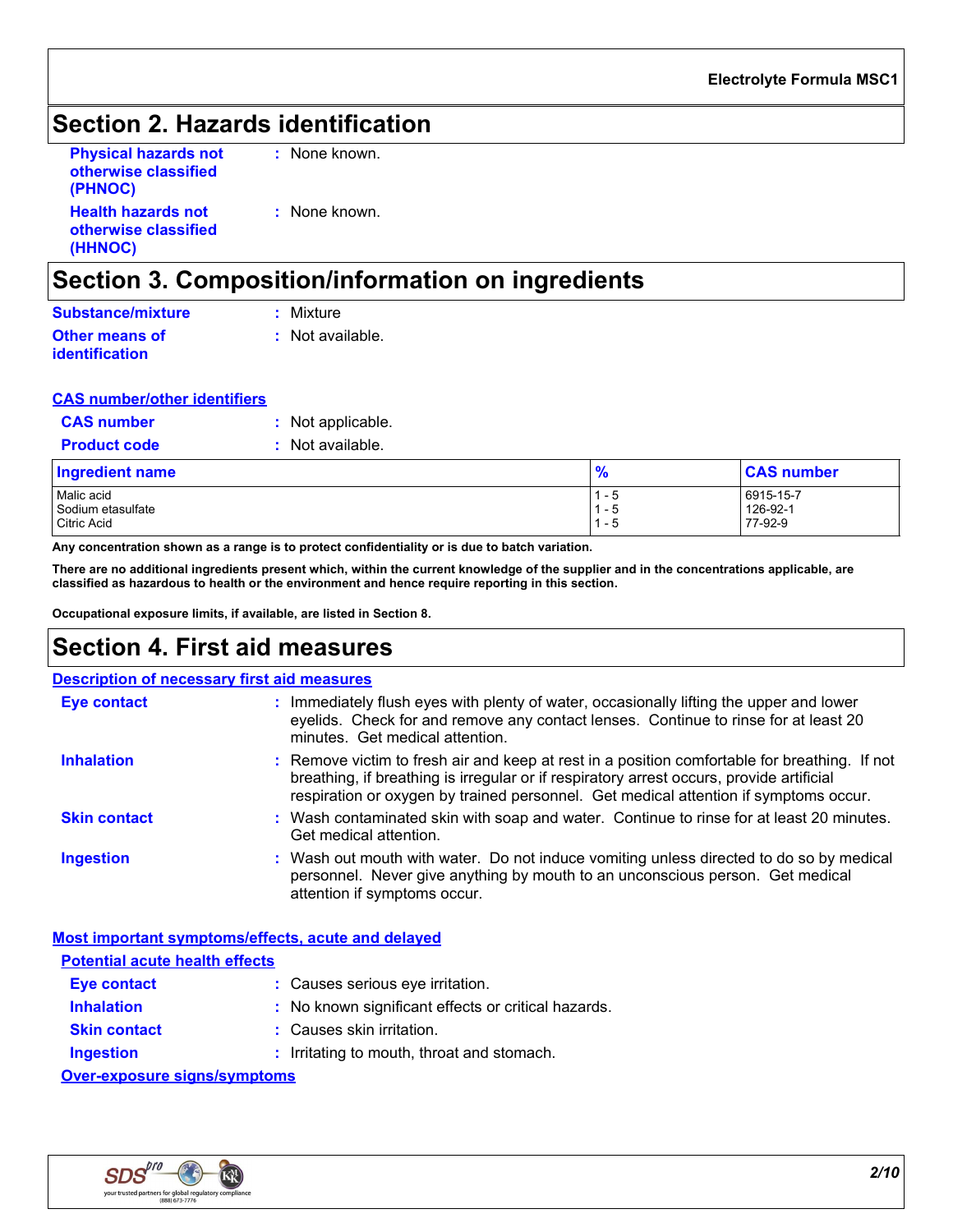# **Section 4. First aid measures**

| <b>Eye contact</b>                | : Adverse symptoms may include the following:<br>pain or irritation<br>watering<br>redness                                                                                    |
|-----------------------------------|-------------------------------------------------------------------------------------------------------------------------------------------------------------------------------|
| <b>Inhalation</b>                 | : No known significant effects or critical hazards.                                                                                                                           |
| <b>Skin contact</b>               | : Adverse symptoms may include the following:<br>irritation<br>redness                                                                                                        |
| <b>Ingestion</b>                  | : No known significant effects or critical hazards.                                                                                                                           |
|                                   | Indication of immediate medical attention and special treatment needed, if necessary                                                                                          |
| <b>Notes to physician</b>         | : Treat symptomatically. Contact poison treatment specialist immediately if large<br>quantities have been ingested or inhaled.                                                |
| <b>Specific treatments</b>        | : No specific treatment.                                                                                                                                                      |
| <b>Protection of first-aiders</b> | : No action shall be taken involving any personal risk or without suitable training. It may<br>be dangerous to the person providing aid to give mouth-to-mouth resuscitation. |
|                                   |                                                                                                                                                                               |

**See toxicological information (Section 11)**

# **Section 5. Fire-fighting measures**

| <b>Extinguishing media</b>                               |                                                                                                                                                                          |
|----------------------------------------------------------|--------------------------------------------------------------------------------------------------------------------------------------------------------------------------|
| <b>Suitable extinguishing</b><br>media                   | : Use an extinguishing agent suitable for the surrounding fire.                                                                                                          |
| <b>Unsuitable extinguishing</b><br>media                 | : None known.                                                                                                                                                            |
| <b>Specific hazards arising</b><br>from the chemical     | : No specific fire or explosion hazard.                                                                                                                                  |
| <b>Hazardous thermal</b><br>decomposition products       | : Decomposition products may include the following materials:<br>carbon dioxide<br>carbon monoxide<br>Sulfur oxides<br>halogenated compounds<br>metal oxide/oxides       |
| <b>Special protective actions</b><br>for fire-fighters   | : No special measures are required.                                                                                                                                      |
| <b>Special protective</b><br>equipment for fire-fighters | : Fire-fighters should wear appropriate protective equipment and self-contained breathing<br>apparatus (SCBA) with a full face-piece operated in positive pressure mode. |

## **Section 6. Accidental release measures**

**Personal precautions, protective equipment and emergency procedures**

| <b>For non-emergency</b><br>personnel | : Provide adequate ventilation. Put on appropriate personal protective equipment.                                                                                                                                |
|---------------------------------------|------------------------------------------------------------------------------------------------------------------------------------------------------------------------------------------------------------------|
| <b>For emergency responders</b>       | If specialized clothing is required to deal with the spillage, take note of any information in<br>Section 8 on suitable and unsuitable materials. See also the information in "For non-<br>emergency personnel". |

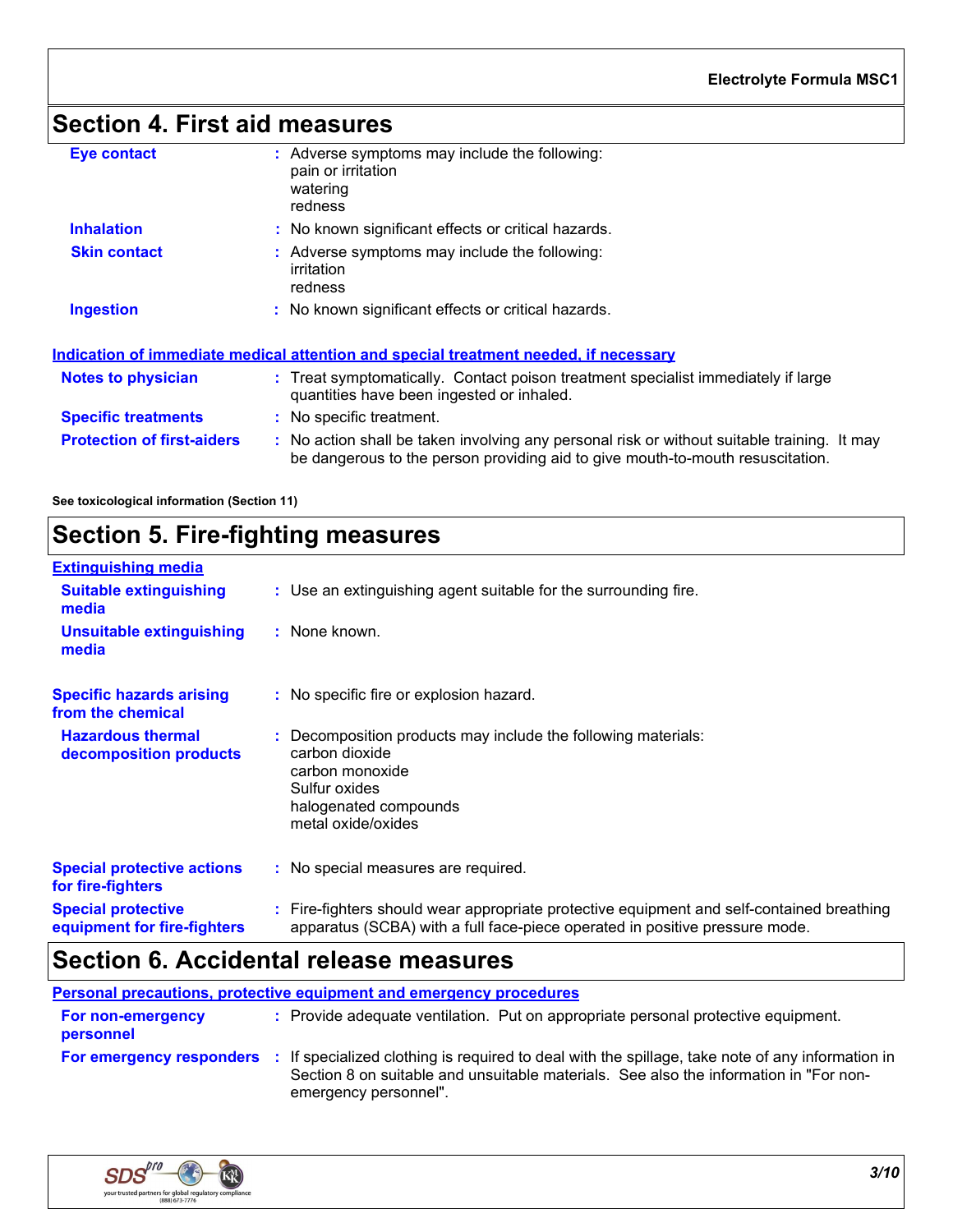## **Section 6. Accidental release measures**

**Environmental precautions :** Avoid dispersal of spilled material and runoff and contact with soil, waterways, drains and sewers. Inform the relevant authorities if the product has caused environmental pollution (sewers, waterways, soil or air).

#### **Methods and materials for containment and cleaning up**

**Spill** Stop leak if without risk. Move containers from spill area. Approach release from spill upwind. Prevent entry into sewers, water courses, basements or confined areas. Wash spillages into an effluent treatment plant or proceed as follows. Contain and collect spillage with non-combustible, absorbent material e.g. sand, earth, vermiculite or diatomaceous earth and place in container for disposal according to local regulations (see Section 13). The spilled material may be neutralized with sodium carbonate, sodium bicarbonate or sodium hydroxide. Dispose of via a licensed waste disposal contractor. Contaminated absorbent material may pose the same hazard as the spilled product. Note: see Section 1 for emergency contact information and Section 13 for waste disposal.

## **Section 7. Handling and storage**

| <b>Precautions for safe handling</b>                                             |                                                                                                                                                                                                                                                                                                                                                                                                                                                                                                                                    |
|----------------------------------------------------------------------------------|------------------------------------------------------------------------------------------------------------------------------------------------------------------------------------------------------------------------------------------------------------------------------------------------------------------------------------------------------------------------------------------------------------------------------------------------------------------------------------------------------------------------------------|
| <b>Protective measures</b>                                                       | : Put on appropriate personal protective equipment (see Section 8). Do not ingest. Avoid<br>contact with eyes, skin and clothing. Avoid breathing vapor or mist. Keep in the original<br>container or an approved alternative made from a compatible material, kept tightly<br>closed when not in use. Keep away from alkalis. Empty containers retain product<br>residue and can be hazardous. Do not reuse container.                                                                                                            |
| <b>Advice on general</b><br>occupational hygiene                                 | : Eating, drinking and smoking should be prohibited in areas where this material is<br>handled, stored and processed. Workers should wash hands and face before eating,<br>drinking and smoking. See also Section 8 for additional information on hygiene<br>measures.                                                                                                                                                                                                                                                             |
| <b>Conditions for safe storage,</b><br>including any<br><b>incompatibilities</b> | Store in accordance with local regulations. Store in original container protected from<br>direct sunlight in a dry, cool and well-ventilated area, away from incompatible materials<br>(see Section 10) and food and drink. Separate from alkalis. Keep container tightly<br>closed and sealed until ready for use. Containers that have been opened must be<br>carefully resealed and kept upright to prevent leakage. Do not store in unlabeled<br>containers. Use appropriate containment to avoid environmental contamination. |

## **Section 8. Exposure controls/personal protection**

#### **Control parameters**

**United States**

```
Occupational exposure limits
```
None.

### **Canada**

| <b>Occupational exposure limits</b> |                 | <b>TWA (8 hours)</b> |    | $\overline{\text{STEL}}$ (15 mins) |  | <b>Ceiling</b> |  |  |  |                                                                                                                 |
|-------------------------------------|-----------------|----------------------|----|------------------------------------|--|----------------|--|--|--|-----------------------------------------------------------------------------------------------------------------|
| Ingredient                          | List name       |                      |    |                                    |  |                |  |  |  | ppm   mg/m <sup>3</sup>   Other   ppm   mg/m <sup>3</sup>   Other   ppm   mg/m <sup>3</sup>   Other   Notations |
| Sodium Chloride                     | <b>US ACGIH</b> |                      | 10 |                                    |  |                |  |  |  | [a]<br>[b]                                                                                                      |

**Form:** [a]Inhalable fraction. [b]Respirable dust

#### **Mexico**

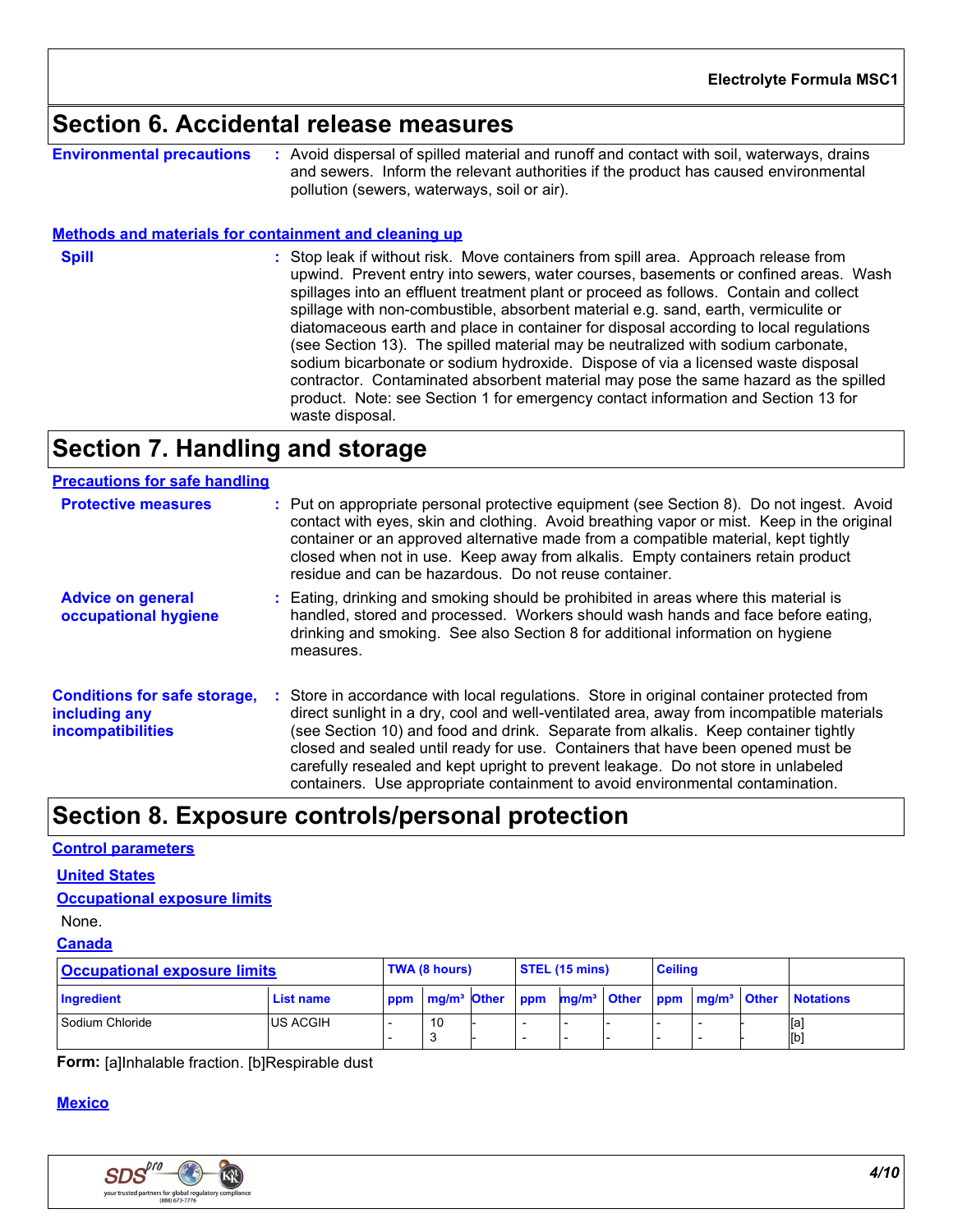## **Section 8. Exposure controls/personal protection**

| <b>Ingredient name</b>                            |                                                                                                                                                                  | <b>Exposure limits</b>                                                                                                                                                                                                                                                                                                                              |  |  |  |
|---------------------------------------------------|------------------------------------------------------------------------------------------------------------------------------------------------------------------|-----------------------------------------------------------------------------------------------------------------------------------------------------------------------------------------------------------------------------------------------------------------------------------------------------------------------------------------------------|--|--|--|
| Sodium Chloride                                   |                                                                                                                                                                  | <b>ACGIH TLV (United States).</b><br>TWA: 10 mg/m <sup>3</sup> Form: Inhalable fraction.<br>TWA: 3 mg/m <sup>3</sup> Form: Respirable dust                                                                                                                                                                                                          |  |  |  |
| <b>Appropriate engineering</b><br><b>controls</b> | contaminants.                                                                                                                                                    | : Good general ventilation should be sufficient to control worker exposure to airborne                                                                                                                                                                                                                                                              |  |  |  |
| <b>Environmental exposure</b><br><b>controls</b>  | : Emissions from ventilation or work process equipment should be checked to ensure<br>they comply with the requirements of environmental protection legislation. |                                                                                                                                                                                                                                                                                                                                                     |  |  |  |
| <b>Individual protection measures</b>             |                                                                                                                                                                  |                                                                                                                                                                                                                                                                                                                                                     |  |  |  |
| <b>Hygiene measures</b>                           |                                                                                                                                                                  | : Wash hands, forearms and face thoroughly after handling chemical products, before<br>eating, smoking and using the lavatory and at the end of the working period. Ensure<br>that eyewash stations and safety showers are close to the workstation location.                                                                                       |  |  |  |
| <b>Eye/face protection</b>                        |                                                                                                                                                                  | Safety eyewear complying with an approved standard should be used when a risk<br>assessment indicates this is necessary to avoid exposure to liquid splashes, mists,<br>gases or dusts. If contact is possible, the following protection should be worn, unless<br>the assessment indicates a higher degree of protection: chemical splash goggles. |  |  |  |
| <b>Skin protection</b>                            |                                                                                                                                                                  |                                                                                                                                                                                                                                                                                                                                                     |  |  |  |
| <b>Hand protection</b>                            | necessary.                                                                                                                                                       | : Chemical-resistant, impervious gloves complying with an approved standard should be<br>worn at all times when handling chemical products if a risk assessment indicates this is                                                                                                                                                                   |  |  |  |
| <b>Body protection</b>                            | handling this product.                                                                                                                                           | : Personal protective equipment for the body should be selected based on the task being<br>performed and the risks involved and should be approved by a specialist before                                                                                                                                                                           |  |  |  |
| <b>Other skin protection</b>                      |                                                                                                                                                                  | : Appropriate footwear and any additional skin protection measures should be selected<br>based on the task being performed and the risks involved and should be approved by a<br>specialist before handling this product.                                                                                                                           |  |  |  |
| <b>Respiratory protection</b>                     |                                                                                                                                                                  | : Use a properly fitted, air-purifying or supplied air respirator complying with an approved<br>standard if a risk assessment indicates this is necessary. Respirator selection must be<br>based on known or anticipated exposure levels, the hazards of the product and the safe<br>working limits of the selected respirator.                     |  |  |  |

## **Section 9. Physical and chemical properties**

| <b>Appearance</b>                                      |                                      |
|--------------------------------------------------------|--------------------------------------|
| <b>Physical state</b>                                  | : Liquid.                            |
| Color                                                  | : Green.                             |
| Odor                                                   | Slight                               |
| <b>Odor threshold</b>                                  | : Not available.                     |
| рH                                                     | $: 1.8$ to 2.2                       |
| <b>Melting point</b>                                   | : $0^{\circ}$ C (32 $^{\circ}$ F)    |
| <b>Boiling point</b>                                   | : $100^{\circ}$ C (212 $^{\circ}$ F) |
| <b>Flash point</b>                                     | $:$ Not available.                   |
| <b>Evaporation rate</b>                                | $:$ Not available.                   |
| <b>Flammability (solid, gas)</b>                       | $:$ Not available.                   |
| <b>Lower and upper explosive</b><br>(flammable) limits | $:$ Not available.                   |
| <b>Vapor pressure</b>                                  | $:$ Not available.                   |

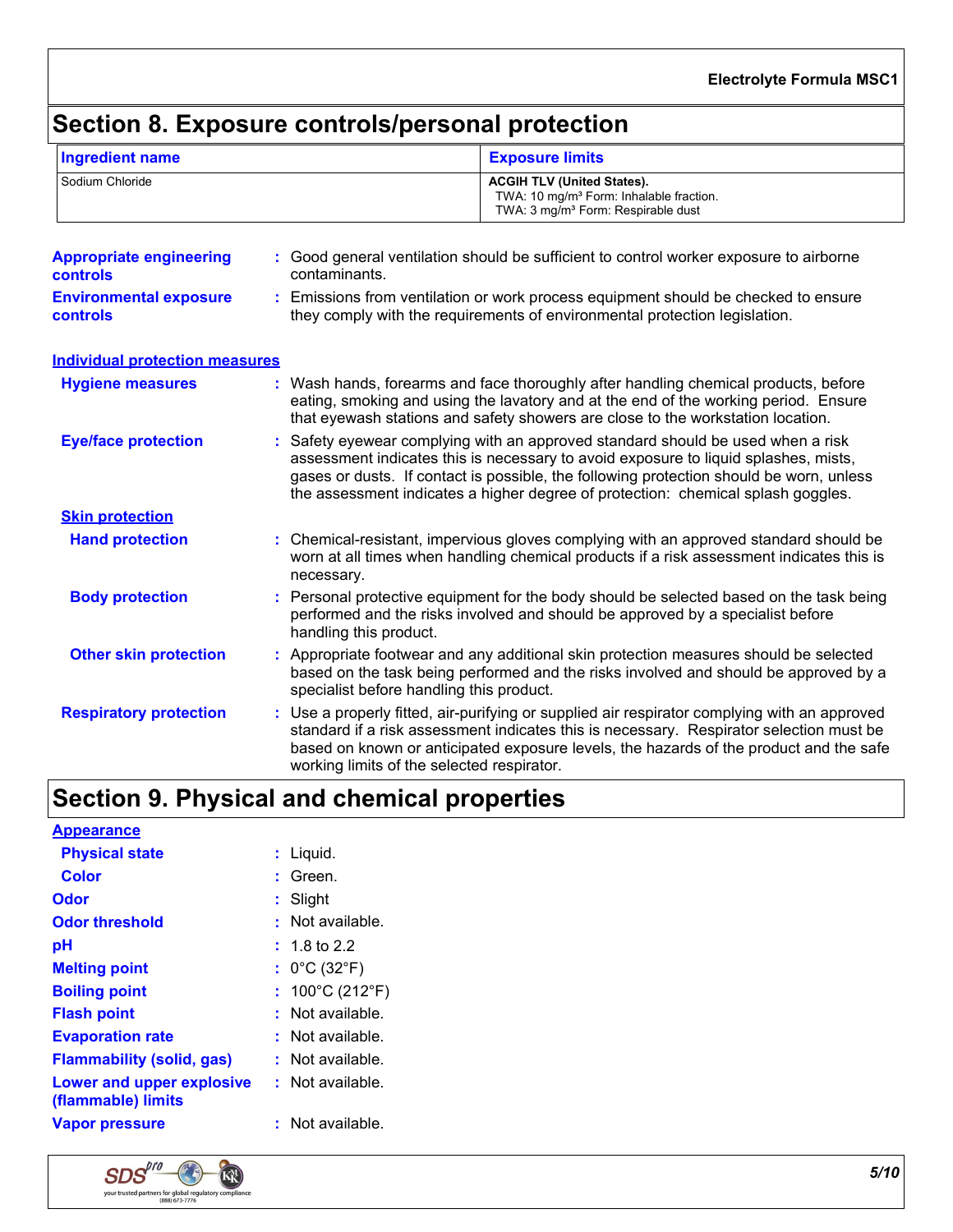# **Section 9. Physical and chemical properties**

| <b>Vapor density</b>                              | : $>1$ [Air = 1]     |
|---------------------------------------------------|----------------------|
| <b>Relative density</b>                           | : 1.12               |
| <b>Solubility</b>                                 | : Miscible in water. |
| <b>Partition coefficient: n-</b><br>octanol/water | $:$ Not available.   |
| <b>Auto-ignition temperature</b>                  | $:$ Not available.   |
| <b>Decomposition temperature</b>                  | : Not available.     |
| <b>Viscosity</b>                                  | : Not available.     |
| <b>Volatility</b>                                 | : Not available.     |
| VOC (w/w)                                         | $: 3\%$ (w/w)        |

## **Section 10. Stability and reactivity**

| <b>Reactivity</b>                                   | : No specific test data related to reactivity available for this product or its ingredients.                                                                                                       |
|-----------------------------------------------------|----------------------------------------------------------------------------------------------------------------------------------------------------------------------------------------------------|
| <b>Chemical stability</b>                           | : The product is stable.                                                                                                                                                                           |
| <b>Possibility of hazardous</b><br><b>reactions</b> | : Under normal conditions of storage and use, hazardous reactions will not occur.                                                                                                                  |
| <b>Conditions to avoid</b>                          | : No specific data.                                                                                                                                                                                |
| <b>Incompatible materials</b>                       | : Reactive or incompatible with the following materials: oxidizing materials, reducing<br>materials, acids and alkalis.<br>Slightly reactive or incompatible with the following materials: metals. |
| <b>Hazardous decomposition</b><br>products          | : Under normal conditions of storage and use, hazardous decomposition products should<br>not be produced.                                                                                          |

## **Section 11. Toxicological information**

### **Information on toxicological effects**

#### **Acute toxicity**

| <b>Product/ingredient name</b> | <b>Result</b> | <b>Species</b> | <b>Dose</b> | <b>Exposure</b> |
|--------------------------------|---------------|----------------|-------------|-----------------|
| Malic acid                     | LD50 Oral     | Rat            | 1600 mg/kg  |                 |
| l Sodium etasulfate            | LD50 Oral     | Rat            | 4 g/kg      |                 |
| Citric Acid                    | LD50 Oral     | Rat            | 3 g/kg      |                 |

### **Irritation/Corrosion**

| <b>Product/ingredient name</b> | <b>Result</b>            | <b>Species</b> | <b>Score</b> | <b>Exposure</b> | <b>Observation</b>       |
|--------------------------------|--------------------------|----------------|--------------|-----------------|--------------------------|
| Malic acid                     | Eyes - Severe irritant   | Rabbit         |              | 24 hours 750 µg | $\overline{\phantom{0}}$ |
|                                | Skin - Moderate irritant | Rabbit         |              | 24 hours 20 mg  |                          |
| Sodium etasulfate              | Eves - Mild irritant     | Rabbit         |              | $250 \mu q$     |                          |
|                                | Skin - Moderate irritant | Rabbit         |              | 500 mg          |                          |
| <b>Citric Acid</b>             | Eves - Severe irritant   | Rabbit         |              | 24 hours 750 µg |                          |
|                                | Skin - Mild irritant     | Rabbit         |              | 24 hours 500 mg |                          |
|                                | Skin - Moderate irritant | Rabbit         |              | $0.5$ mL        |                          |
|                                |                          |                |              |                 |                          |

#### **Sensitization**

There is no data available.

**Carcinogenicity**

There is no data available.

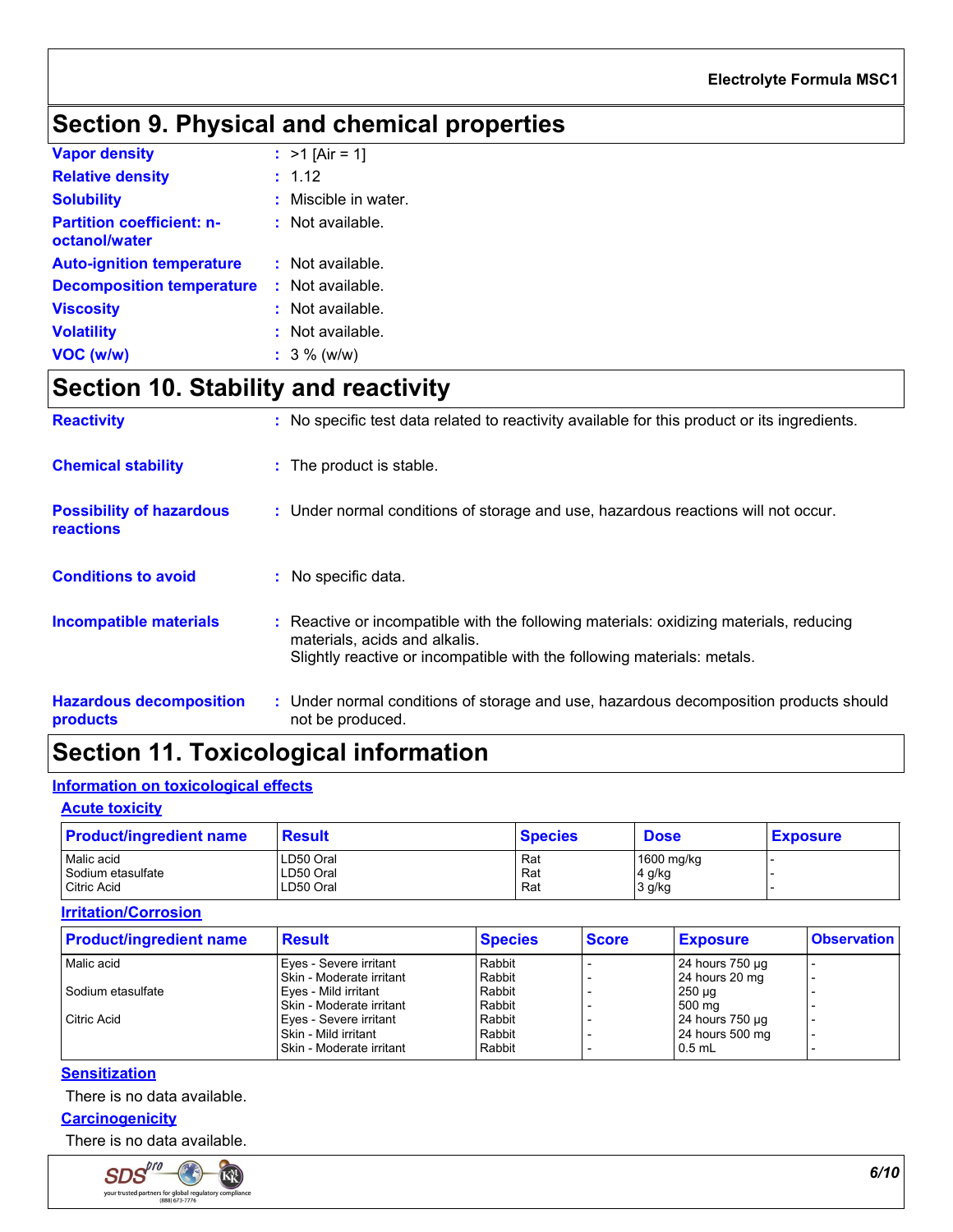# **Section 11. Toxicological information**

| <b>Specific target organ toxicity (single exposure)</b>   |                                                                                          |
|-----------------------------------------------------------|------------------------------------------------------------------------------------------|
| There is no data available.                               |                                                                                          |
| <b>Specific target organ toxicity (repeated exposure)</b> |                                                                                          |
| There is no data available.                               |                                                                                          |
| <b>Aspiration hazard</b>                                  |                                                                                          |
| There is no data available.                               |                                                                                          |
| <b>Information on the likely</b>                          | : Dermal contact. Eye contact. Inhalation. Ingestion.                                    |
| routes of exposure                                        |                                                                                          |
| <b>Potential acute health effects</b>                     |                                                                                          |
| <b>Eye contact</b>                                        | : Causes serious eye irritation.                                                         |
| <b>Inhalation</b>                                         | : No known significant effects or critical hazards.                                      |
| <b>Skin contact</b>                                       | Causes skin irritation.                                                                  |
| <b>Ingestion</b>                                          | Irritating to mouth, throat and stomach.                                                 |
|                                                           |                                                                                          |
|                                                           | Symptoms related to the physical, chemical and toxicological characteristics             |
| <b>Eye contact</b>                                        | : Adverse symptoms may include the following:<br>pain or irritation                      |
|                                                           | watering                                                                                 |
|                                                           | redness                                                                                  |
| <b>Inhalation</b>                                         | : No known significant effects or critical hazards.                                      |
| <b>Skin contact</b>                                       | : Adverse symptoms may include the following:<br>irritation                              |
|                                                           | redness                                                                                  |
| <b>Ingestion</b>                                          | : No known significant effects or critical hazards.                                      |
|                                                           | Delayed and immediate effects and also chronic effects from short and long term exposure |
| <b>Short term exposure</b>                                |                                                                                          |
| <b>Potential immediate</b>                                | : No known significant effects or critical hazards.                                      |
| effects                                                   |                                                                                          |
| <b>Potential delayed effects</b>                          | : No known significant effects or critical hazards.                                      |
| Long term exposure                                        |                                                                                          |
| <b>Potential immediate</b><br>effects                     | : No known significant effects or critical hazards.                                      |
| <b>Potential delayed effects</b>                          | : No known significant effects or critical hazards.                                      |
| <b>Potential chronic health effects</b>                   |                                                                                          |
| <b>General</b>                                            | No known significant effects or critical hazards.                                        |
| <b>Carcinogenicity</b>                                    | No known significant effects or critical hazards.                                        |
| <b>Mutagenicity</b>                                       | No known significant effects or critical hazards.                                        |
| <b>Teratogenicity</b>                                     | No known significant effects or critical hazards.                                        |
| <b>Developmental effects</b>                              | No known significant effects or critical hazards.                                        |
| <b>Fertility effects</b>                                  | No known significant effects or critical hazards.                                        |

#### **Numerical measures of toxicity**

### **Acute toxicity estimates**

There is no data available.

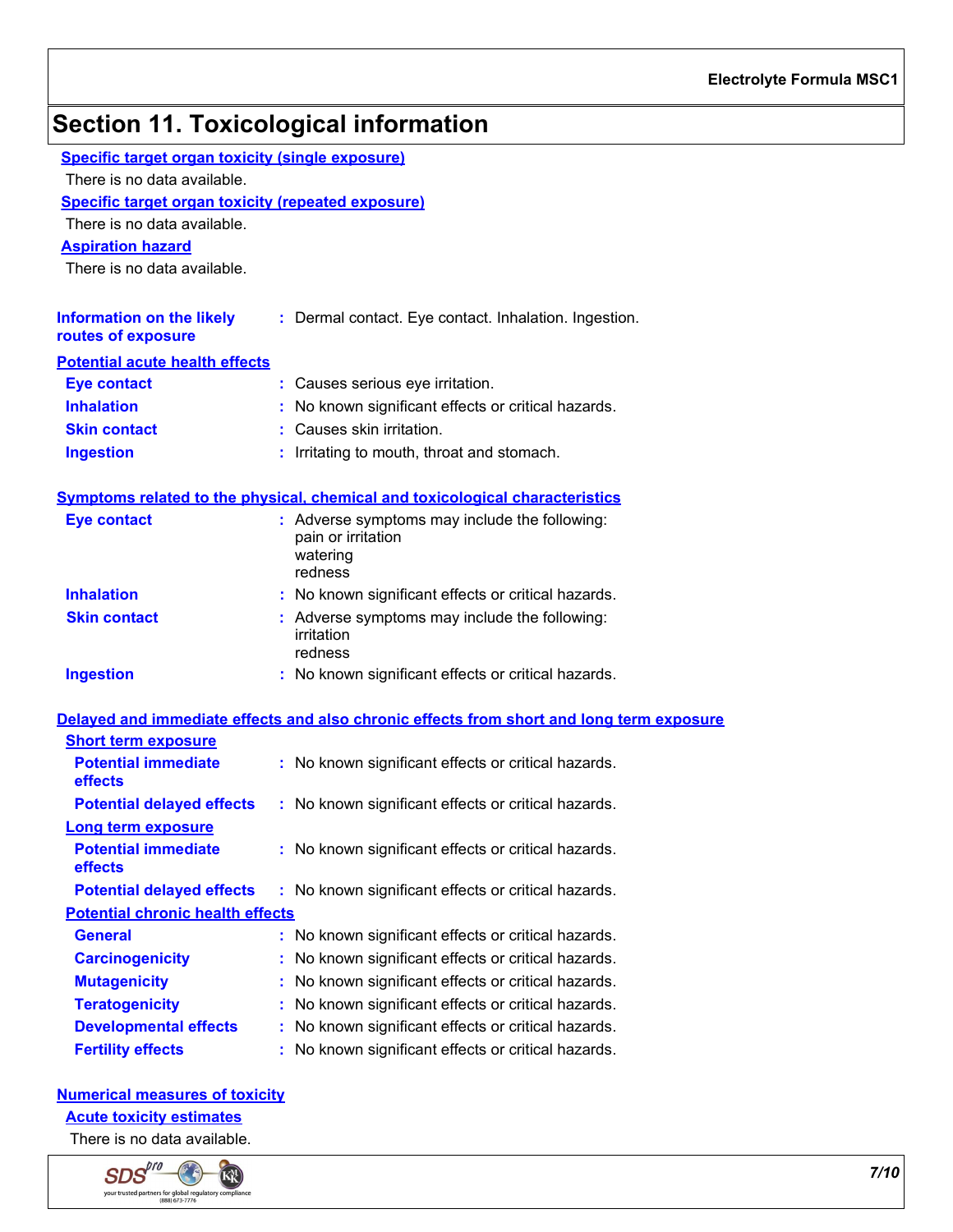## **Section 11. Toxicological information**

## **Section 12. Ecological information**

#### **Toxicity**

| <b>Product/ingredient name</b> | <b>Result</b>                       | <b>Species</b>                        | <b>Exposure</b> |
|--------------------------------|-------------------------------------|---------------------------------------|-----------------|
| Citric Acid                    | Acute LC50 160000 µg/L Marine water | Crustaceans - Carcinus maenas - Adult | 48 hours        |

#### **Persistence and degradability**

There is no data available.

#### **Bioaccumulative potential**

| <b>Product/ingredient name</b> | $\mathsf{LogP}_\mathsf{ow}$ | <b>BCF</b> | <b>Potential</b> |
|--------------------------------|-----------------------------|------------|------------------|
| Malic acid                     | $-1.26$                     |            | low              |
| Citric Acid                    | $-1.8$                      |            | low              |

| <b>Mobility in soil</b> |
|-------------------------|
|-------------------------|

|  | <b>Soil/water partition</b><br><b>coefficient (Koc)</b> | : There is no data available. |
|--|---------------------------------------------------------|-------------------------------|
|--|---------------------------------------------------------|-------------------------------|

**Other adverse effects :** No known significant effects or critical hazards.

### **Section 13. Disposal considerations**

The generation of waste should be avoided or minimized wherever possible. Disposal of this product, solutions and any by-products should comply with the requirements of environmental protection and waste disposal legislation and any regional local authority requirements. Dispose of surplus and non-recyclable products via a licensed waste disposal contractor. Waste should not be disposed of untreated to the sewer unless fully compliant with the requirements of all authorities with jurisdiction. Waste packaging should be recycled. Incineration or landfill should only be considered when recycling is not feasible. This material and its container must be disposed of in a safe way. Care should be taken when handling empty containers that have not been cleaned or rinsed out. Empty containers or liners may retain some product residues. Avoid dispersal of spilled material and runoff and contact with soil, waterways, drains and sewers. **Disposal methods :**

### **Section 14. Transport information**

your trusted partners for global regulatory compliance<br>(888) 673-7776

|                                      | <b>DOT</b>     | <b>TDG / NOM-003-SCT</b> | <b>IMDG</b>    | <b>IATA</b>    |
|--------------------------------------|----------------|--------------------------|----------------|----------------|
| <b>UN number</b>                     | Not regulated. | Not regulated.           | Not regulated. | Not regulated. |
| <b>UN proper</b><br>shipping name    |                | -                        |                |                |
| <b>Transport</b><br>hazard class(es) |                | $\blacksquare$           |                |                |
| <b>Packing group</b>                 |                | -                        |                |                |
|                                      |                |                          |                |                |
| $\mathit{SDS}^{\rho_{l'r}}$          | кĶ             |                          |                | 8/10           |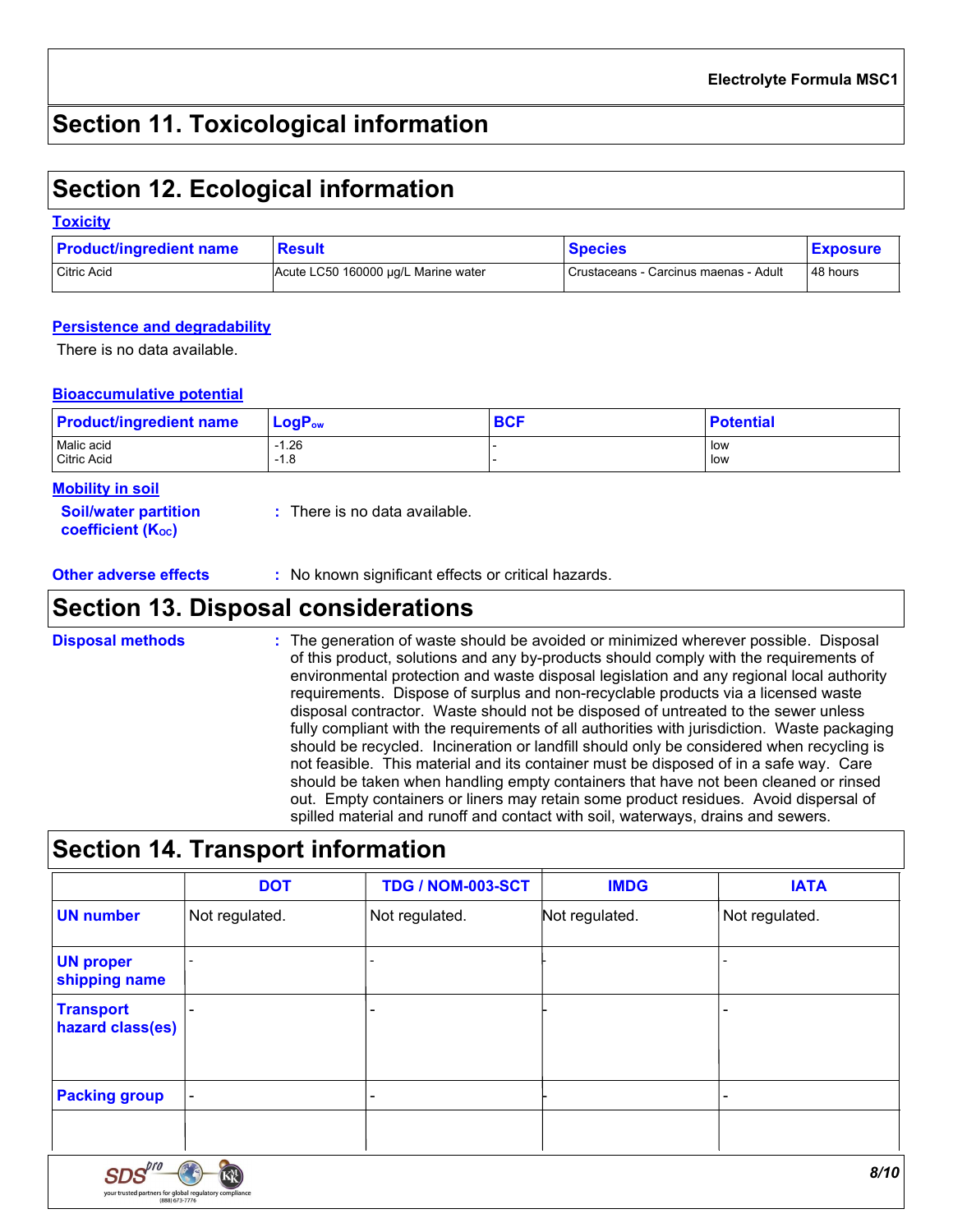|                                         |                                          |      |     | <b>Electrolyte Formula MSC1</b> |
|-----------------------------------------|------------------------------------------|------|-----|---------------------------------|
|                                         | <b>Section 14. Transport information</b> |      |     |                                 |
| Environmental<br><b>hazards</b>         | l No.                                    | 'No. | No. | No.                             |
| <b>Additional</b><br><b>Information</b> |                                          |      |     |                                 |

**AERG :** Not applicable.

**Special precautions for user Transport within user's premises:** always transport in closed containers that are **:** upright and secure. Ensure that persons transporting the product know what to do in the event of an accident or spillage.

**Transport in bulk according :** Not available. **to Annex II of MARPOL 73/78 and the IBC Code**

## **Section 15. Regulatory information**

| <b>U.S. Federal regulations</b>                                                   | : United States inventory (TSCA 8b): All components are listed or exempted. |
|-----------------------------------------------------------------------------------|-----------------------------------------------------------------------------|
| <b>Clean Air Act Section 112</b><br>(b) Hazardous Air<br><b>Pollutants (HAPS)</b> | : Not listed                                                                |
| <b>Clean Air Act Section 602</b><br><b>Class I Substances</b>                     | : Not listed                                                                |
| <b>Clean Air Act Section 602</b><br><b>Class II Substances</b>                    | : Not listed                                                                |
| <b>DEA List I Chemicals</b><br>(Precursor Chemicals)                              | : Not listed                                                                |
| <b>DEA List I Chemicals</b><br>(Precursor Chemicals)                              | : Not listed                                                                |
| <b>SARA 302/304</b>                                                               |                                                                             |
| <b>Composition/information on ingredients</b>                                     |                                                                             |
| No products were found.                                                           |                                                                             |
| <b>SARA 304 RQ</b>                                                                | : Not applicable.                                                           |
| <b>SARA 311/312</b>                                                               |                                                                             |
| <b>Classification</b>                                                             | : Immediate (acute) health hazard                                           |
| <b>Composition/information on ingredients</b>                                     |                                                                             |
|                                                                                   |                                                                             |

| <b>Name</b>        | $\frac{9}{6}$ | <b>Fire</b> | <b>Sudden</b><br>hazard release of<br><b>pressure</b> | <b>Reactive</b> | Immediate<br>(acute)<br>health<br>hazard | <b>Delayed</b><br>(chronic)<br>health<br>hazard |
|--------------------|---------------|-------------|-------------------------------------------------------|-----------------|------------------------------------------|-------------------------------------------------|
| Malic acid         | - 5           | No.         | No.                                                   | No.             | Yes.                                     | No.                                             |
| Sodium etasulfate  | - 5           | No.         | No.                                                   | No.             | Yes.                                     | No.                                             |
| <b>Citric Acid</b> | $1 - 5$       | No.         | No.                                                   | No.             | Yes.                                     | No.                                             |

### **SARA 313**

No products were found.

#### **State regulations**

- **Massachusetts** : None of the components are listed.
- 
- **New York :** None of the components are listed.

 $SDS<sup>pro</sup>$ K your trusted partners for global regulatory compliance